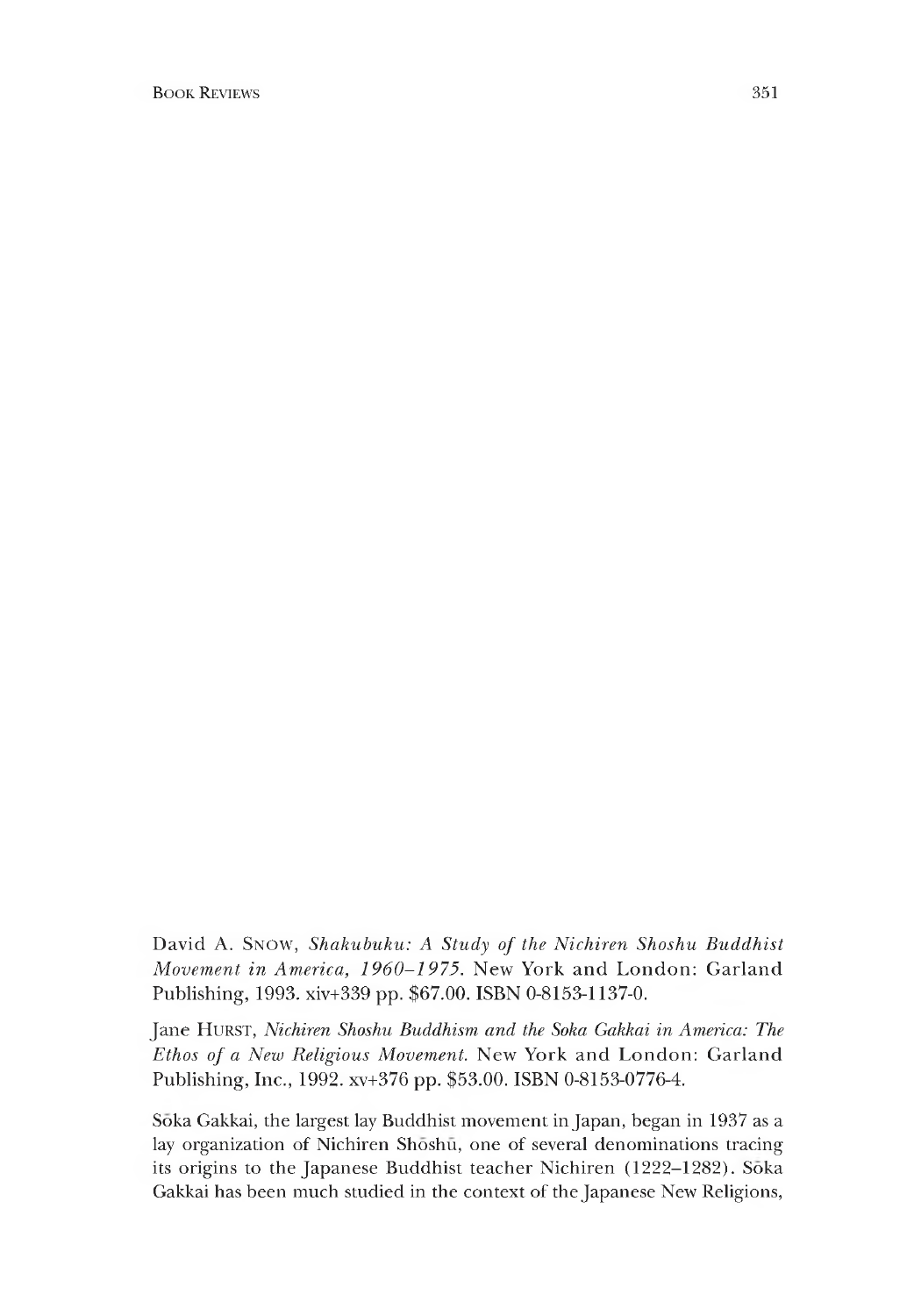and the acrimonious schism that divided it from Nichiren Shoshu in 1991 has drawn even more attention to the organization. Less well known, however, is Soka Gakkai International (SGI), branches of which operate in 115 countries outside Japan. The two volumes under review represent the first book-length participant-observer studies of the Soka Gakkai movement in the United States, originally known as NSA and recently renamed SGI-USA.1 Using contrasting methodologies and focusing on different periods in NSA's history, these sympathetic yet balanced accounts offer insights into how a Japanese Buddhist lay organization has fared in an American context.

David Snow's study covers NSA from 1960 through 1975. His fieldwork was conducted in Los Angeles from January 1974 through July 1975, during NSA's most vigorous period of expansion. Established in 1960 chiefly as a religious support group for the Soka Gakkai brides of American GIs, NSA soon grew beyond its early constituency, facilitated by strong popular interest in alternative and non-Western religions during the late 1960s and 70s. By 1974 it claimed some 200,000 members, the majority of them young, non-Japanese Americans. Snow's study, which takes a sociological approach, focuses on the process of recruitment and the obtaining of nominal conversion during the period studied. Hence his title, *Shakubuku,* which in NSA usage means not the strict refutation of "wrong views" on the basis of the *Lotus Sutra,* as Nichiren employed the term, but any form of direct or indirect proselytizing. The practice of *shakubuku,* says Snow, is what "renders NSA a true social movement rather than a cult"  $(p. 248)$  in that it constitutes a vehicle by which NSA acts upon the larger society.

The worldview underlying and motivating NSA's propagation efforts is described in a chapter on "goals and ideology," which could stand alone as an effective course reading. According to Snow's account, NSA views the world as decadent, beset by grave problems, and characterized by misery, conflict, and uncertainty. While Snow sees this outlook as characteristic of new religious movements, it can also be understood in the context of traditional Buddhist notions about the world, as expressed in the *Lotus Sutra:* "The threefold world is without security/Just like a burning house." NSA's analysis of the problem and its proposed solution are, however, distinctive. Humanity's troubles are said to stem from two interrelated causes: karma, or the past actions of individuals that have brought about their present condition; and the alleged powerlessness of existing religions and philosophies, which, being one-sided and incomplete, lead people astray. The sole solution in the Latter Day of the Law *(mappo*) is said to lie in Nichiren Shoshu<sup>'</sup>s central practice: chanting the *daimoku* or title of the *Lotus Sūtra*—"Nam[u]-myōhō-rengekyō"—as Nichiren taught, with faith in the Gohonzon ("object of worship"),

<sup>&</sup>lt;sup>1</sup> At various stages in the organization's history, the acronym NSA has stood for Nichiren Shoshu of America, Nichiren Shoshu Academy, and Nichiren-shoshu Soka-gakkai of America. The acronym SGI-USA (for Soka Gakkai International, USA) was adopted in 1991. This review will use "NSA" except when referring only to the organization at present.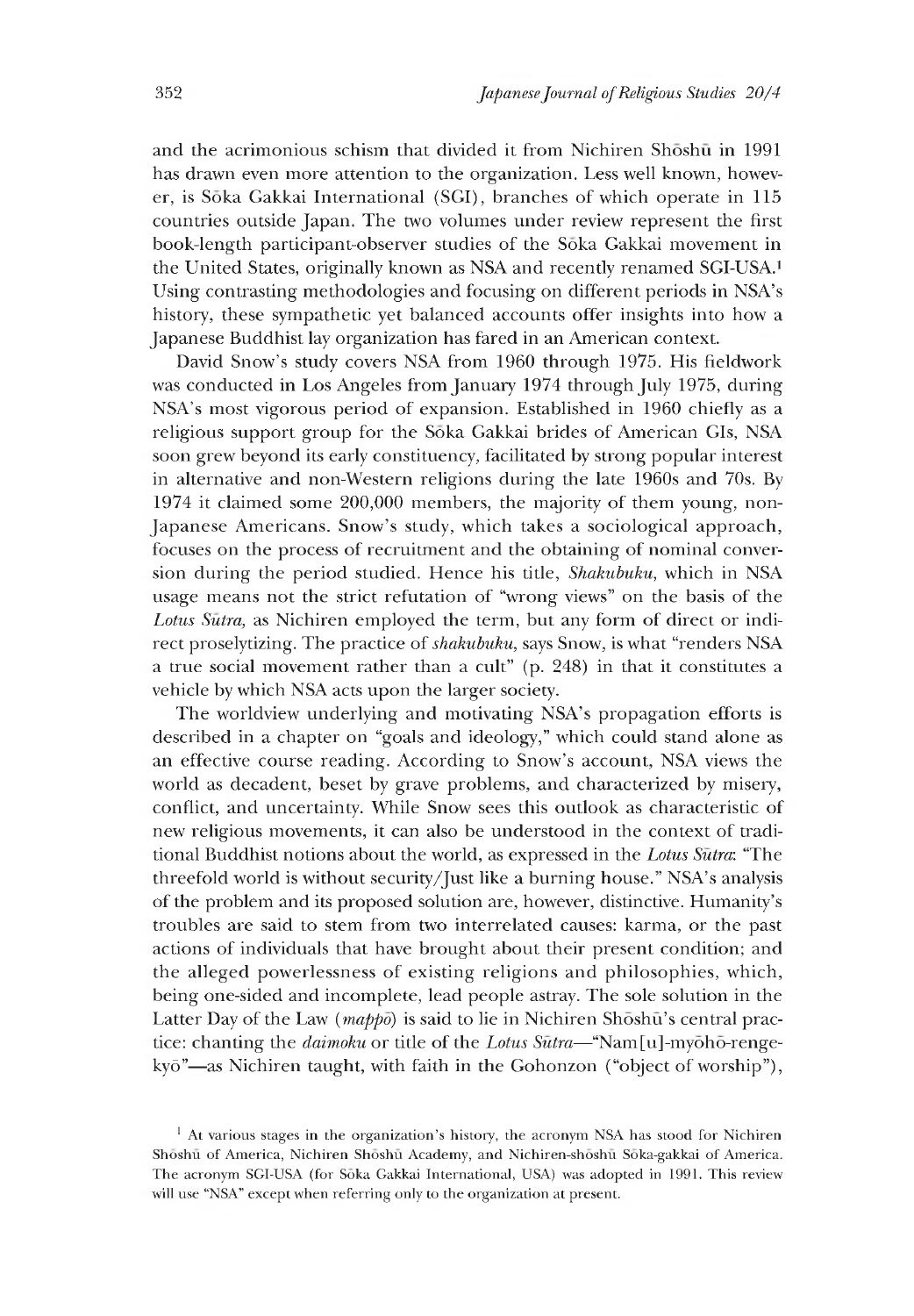the mandala that Nichiren devised. (The Gohonzon is enshrined in individual members' homes and revered as the embodiment of the universal Law and essence of the *Lotus Sutra.)* This practice, it is said, enables anyone to access inherent Buddhahood and thus break the chain of negative karmic causality, achieving positive reform of character ("human revolution") and, eventually, enlightenment ("absolute happiness"). Since the individual and his or her surroundings are understood to be nondual, social and environmental problems are seen as the sum of all individuals' karma. Thus, as a growing number of people chant the *daimoku* and realize their inherent Buddha-potential, the world will become harmonious. The performance of *shakubuku*~proselytizing—is acccordingly seen as both a powerful cause for transforming one's own karma and a compassionate action leading to the happiness of all. Snow suggests that the sense of personal mission, responsibility, and special status acquired through internalizing this vision motivates NSA members every bit as much as the promise of material and spiritual benefits to be gained from chanting. NSA's goal

is not—as it might appear at first glance to the casual observer—the development of a cult of selfish, egoistic, happy chanters, unmindful of the problems and conditions of the rest of the world. Rather, it is the realization of something far more ambitious and global—the construction of...a civilization that not only transcends the limitations of the major philosophies and international powers in the world today, but one in which peace, prosperity, happiness, and creative spontaneity are enjoyed by all. (pp. 63-64)

In analyzing NSA as a proselytizing movement, Snow asks: How are potential recruits initially contacted and their nominal conversion secured? While NSA makes use of publications, large-scale cultural events, and college seminars to reach out to potential converts, Snow finds that recruitment is done chiefly through members' existing family and social networks. He sees this as a function of NSA being a non-communal, "open" movement that does not demand the severing of extra-movement ties; in contrast, groups that are communal and relatively "closed" (such as the Krishna movement or the Unification Church) must make greater efforts to win recruits from among strangers. Of 330 people in Snow's statistical sampling who joined NSA between 1966 and 1974, only 18% were recruited by strangers. This comes as a surprise, in that the popular perception of NSA during the 1970s was shaped by members' assertive "street *shakubuku*"—going to sidewalks, parking lots, shopping malls, or other public places to invite passersby to introductory discussion meetings. Snow argues, however, that the value to NSA of street *shakubuku* lies chiefly in its function as a "commitment-building mechanism" that serves to strengthen members' identification with the organization, rather than in the numbers of converts it produces. The local NSA discussion meeting itself, typically held in members' homes, constitutes the chief forum for introducing newcomers to the practice and winning nominal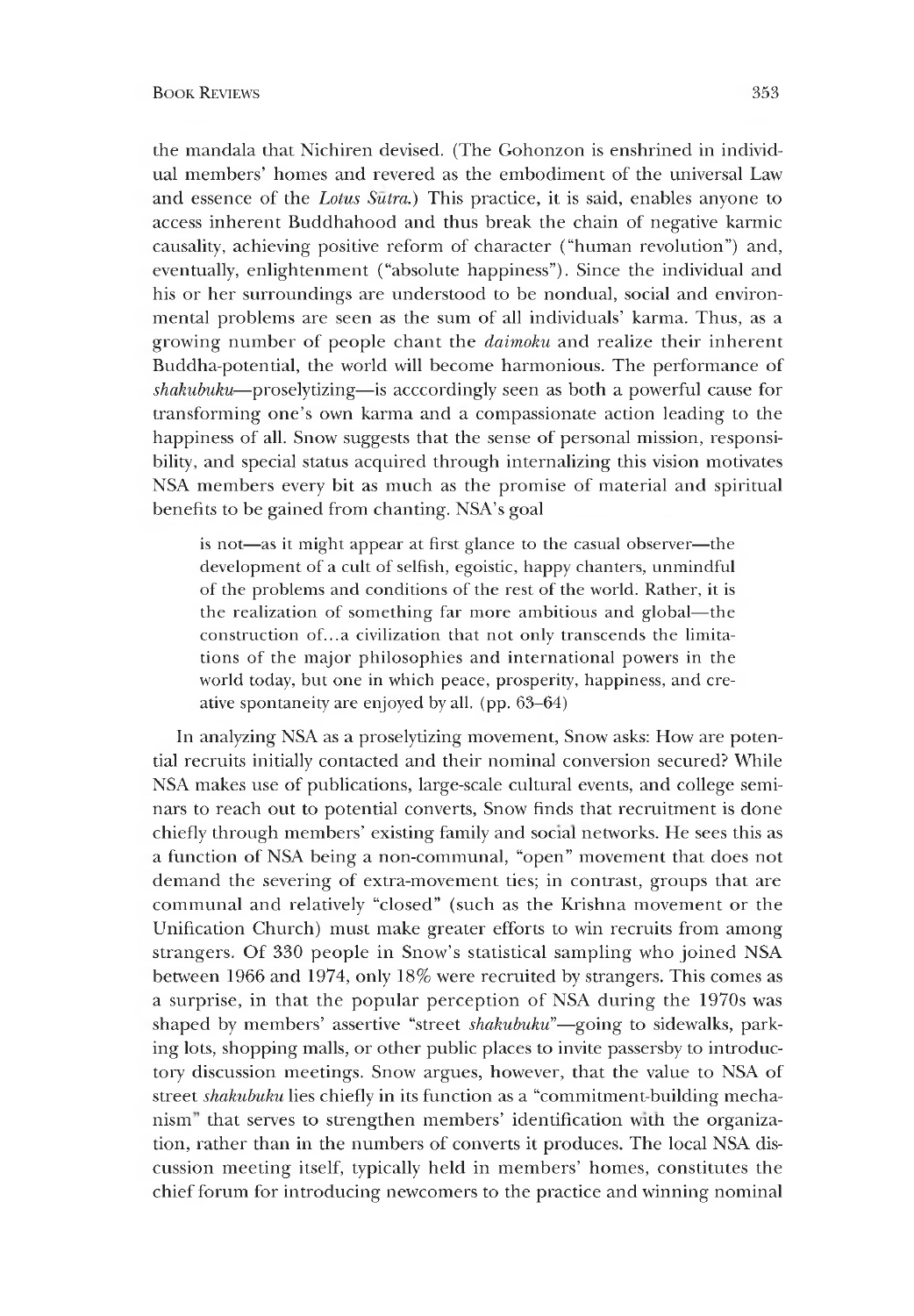conversions of guests. *Shakubuku* closely examines the dynamics and strategies of such meetings.

In discussing "who joined and why," Snow argues that "structural strain" explanations attributing the rise of new religious movements to deprivation, inequity, or other stresses in the social order do not fully explain why some individuals join such movements while others do not. He suggests that the dramatic growth of NSA—and of other movements—was fueled by the emergence in the late 60s and 70s of a large demographic constituency of young, single adults, many of whom were students or people lacking permanent positions of employment. As further "microdeterminants" of who joined NSA, Snow found the most important factors to be the possession of preexisting ties with NSA members, ample discretionary time, and absence of strong, countervailing commitments.

Snow is also critical of theories that seek to explain why people join new religious movements in terms of mental predispositions such as alienation, search for meaning, personal crisis, or hunger for community. Strong affective bonds with someone inside the movement and intense interaction with the group are presented as more important factors. Moreover, as Snow acutely observes, psychological/motivational theories of conversion face a serious methodological difficulty in that they rely on members' testimonials, which may well reflect the individual's unconscious restructuring of his or her past history in light of a newly acquired worldview. Members' own accounts of "why I joined" may thus be artifacts of the conversion process as much as they are explanations of why the conversion took place. Snow suggests that movements such as NSA serve not only to express preexisting needs and stresses but as "important agitational, problem-defining, need-arousal, and motive-producing agencies" and that "the latter function may oftentimes have primacy over the former"  $(p. 237)$ . His discussion of "the convert as social type" suggests that conversion not be defined in terms of subjective personal transformation, which is hard to assess, but of outwardly identifiable changes in the members' universe of discourse. Such changes include reconstruction of autobiography in line with a newly adopted worldview, and embracement of a "master attribution scheme," or unitary explanation of why things are as they are, such as NSA's attribution of suffering to individual karma.

No single methodology can be exhaustive, and while Snow's sociologicalfunctional insights open new perspectives on who joins new religious movements and why, they are less effective in illuminating the nature of the dramatic changes in value or "inner transformation" that converts claim to experience. Whatever one's methodological preferences, however, *Shakubuku* makes a significant contribution by critically reevaluating prevailing theories of conversion. It also provides a vivid picture of what NSA at the grassroots level must have been like during the mid-1970s. In some ways, however, it is limited by its time frame. NSA's worldview has probably changed little since the time Snow conducted his research, but the organiza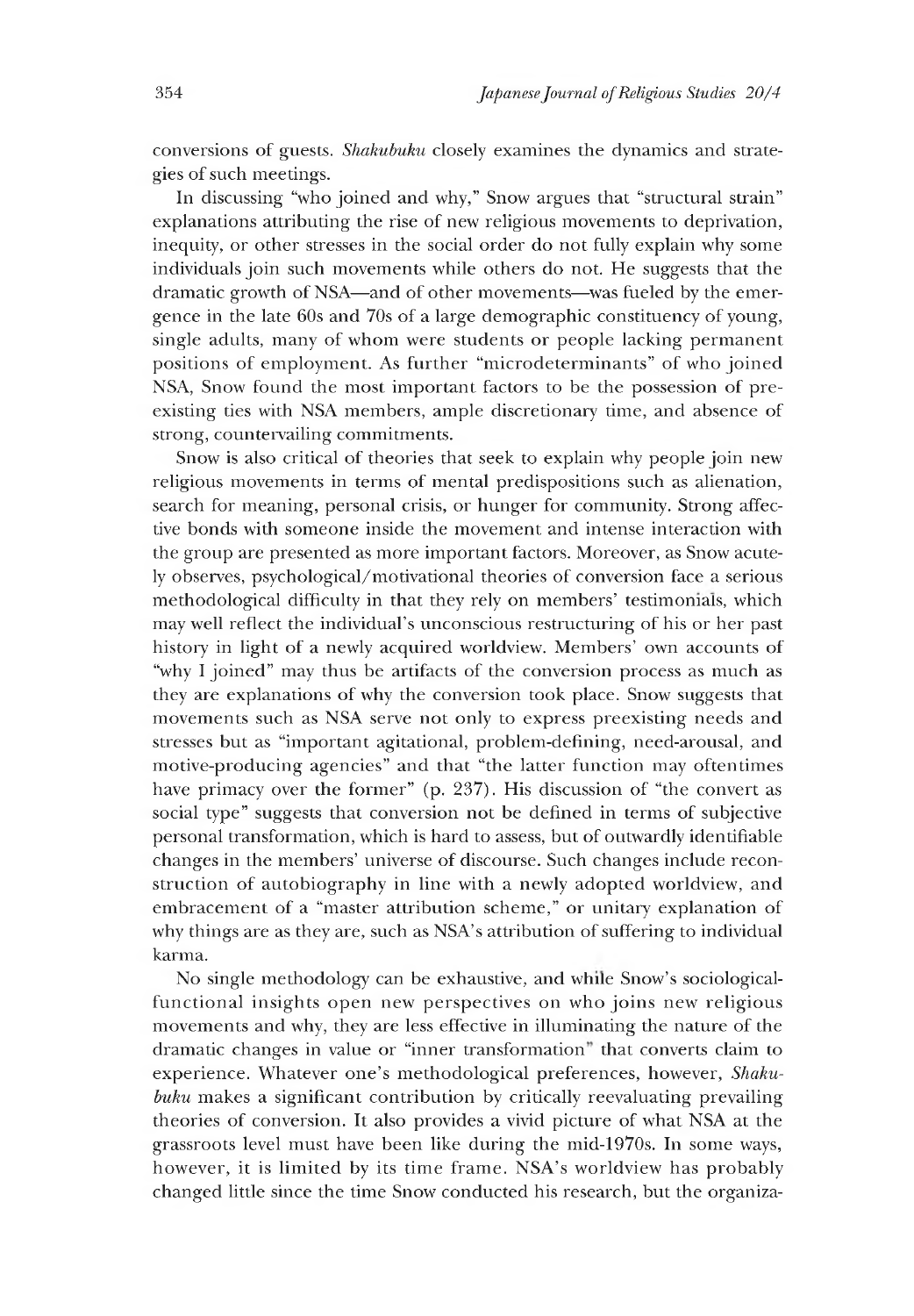tion itself—and its methods of proselytizing—have altered significantly.

In contrast to David Snow's sociological approach, Jane Hurst's study focuses on issues of religious meaning. "New religious movements," says Hurst, "arise and attract a following as a response to a need felt by their members to change their lives in some way.... [They] are radical attempts to assert an integrated world view that perceives life holistically and as consistently meaningful" (p. 9). Her chosen methodology for investigating NSA is to study its "ethos," a term derived from the work of anthropologists Gregory Bateson and Clifford Geertz. In contrast to a religion's explicit, cognitive content—its "worldview" or "belief system"—ethos is implicit and involves the moral or aesthetic "felt quality" of a religion. Hurst notes that, while it is difficult to argue that a particular worldview is right or wrong, one can assess critically the values and actions deriving from that worldview; hence the usefulness of "ethos" as an evaluative tool. Hurst identifies three key elements in NSA's ethos: individual power, change, and the mission for world peace. Members experience a sense of power, efficacy, and control over their lives from their twice-daily ritual of chanting *daimoku* to the Gohonzon, believed to offer direct, unmediated access to the universal law or ultimate reality. According to Nichiren Shōshū teachings, chanting enables one to manifest the Buddha nature and change karma; hence an attitude of confidence and readiness to "take charge" of one's fate. Difficulties are seen as challenges to be overcome; no failure can be irremediable. At the same time, since all things are held to be interconnected, individual struggles to overcome obstacles are linked to improving the destiny of humankind. Personal efforts thus take on immense, self-transcending meaning as stepping stones to world peace.

Hurst's study explores NSA's ethos in a series of progressively narrowing contexts: the history of Nichiren Shōshū and Sōka Gakkai, NSA in America, NSA as a functioning new religious movement, and the individual commitment process. A salient feature of her study—and a refreshing contrast to several earlier studies of the Japanese Soka Gakkai—is her attention to NSA's explicitly religious content, derived from Nichiren's teachings, and how it is understood and assimilated in members' lives. Her heavy reliance on internal sources for her account of Nichiren Shoshu history, however, results in a few statements requiring correction or qualification. For example, Buddhism is generally considered to have entered Japan in the sixth century, not the seventh (p. 86). There is no evidence that Nichiren personally "saw himself as the True Buddha, superseding all other Buddhas" (p. 88); this represents a later doctrinal development within Nichiren Shoshu. Nor is it quite the case that "Nichiren's Buddhism emerged and flowered in 20th century Japan after several centuries of virtual dormancy" (p. 112). While Nichiren Shōshū remained an obscure denomination until its association with Soka Gakkai, other Nichiren lineages have enjoyed moments of considerable power and prominence in, for example, Muromachi-period Kyoto and the modem imperial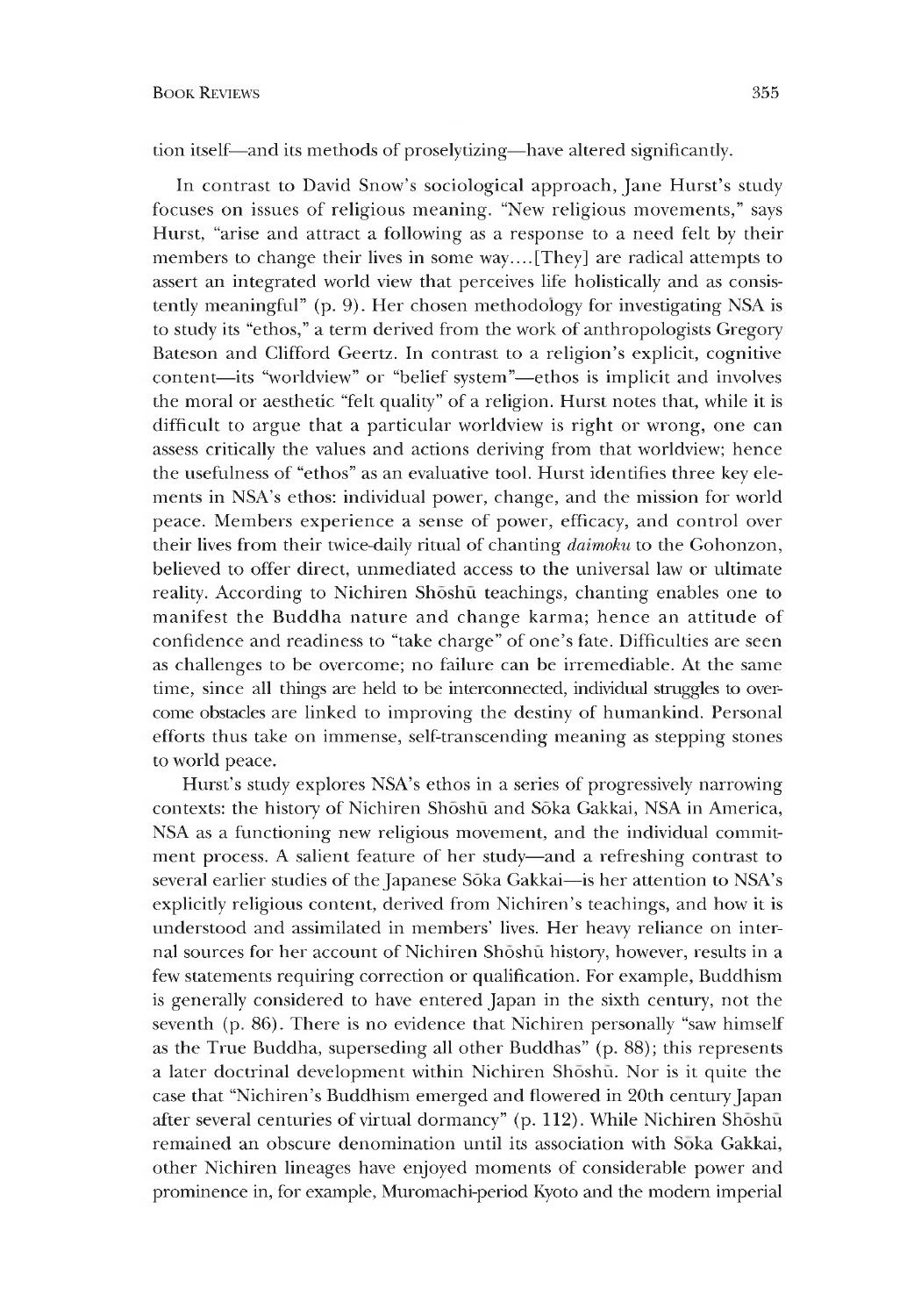era.<sup>2</sup> Nevertheless, by deliberately narrating Nichiren Shōshū history from a Soka Gakkai/NSA perspective, Hurst effectively shows how SGI members see themselves as carrying on the vision and struggle of a thirteenth-century Buddhist teacher.

Hurst's concern with ethos and how it is internalized leads her to examine the long-term process of becoming a "strong member," an effective complement to David Snow's focus on immediate strategies of proselytizing and recruitment. Based on her work with NSA, she develops a four-part model of how individuals become committed to religious movements: (1) "initial contact";  $(2)$  "experiment" (in the case of NSA, one chants to see if it brings benefit); (3) "experience," of both regular ritual practice and of group involvement, in which members come to perceive consequent positive changes in their lives; and (4) "ongoing commitment," in which there occurs a full internalization of the group's ethos: faith in the Gohonzon (central to all aspects of life); and "world peace," a personally felt responsibility. Each stage is elaborated in terms of both objectively observable behavior and subjective attitudinal changes reported by members.

Hurst finds both notable successes and potential problems in how NSA/ SGI-USA functions in the American setting. She credits NSA with having achieved a remarkable degree of racial and ethnic harmony. Though Caucasians represent the largest percentage of its membership, NSA has attracted more converts among African Americans and Latinos than other Buddhist groups in the United States, as earlier studies have noted (LAYMAN 1976, p. 131; **Prebish 1979, p. 76). Gender issues, however, are another matter. Hurst finds** that, in a manner consistent with Japanese institutional patterns, NSA generally accords women a subordinate ritual and leadership role (although recent indications suggest this may be changing). Similarly, despite NSA rhetoric in support of American ideals of liberty and democracy, the organization remains hierarchically structured on the model of the Japanese Sōka Gakkai; leaders at every level are appointed from above; and policy is often decided in Japan. Emphasis on strongly hierarchical forms ot institution and traditional gender roles has been a source of friction in several Buddhist communities in the United States with substantial numbers of American converts, so Hurst is probably correct in pinpointing these as potential trouble areas for NSA.

A related issue, one of the most thought-provoking ones raised by Hurst's discussion, might be termed the "politics" of NSA's ethos of personal change. Both Hurst and Snow stress the undeniably empowering role this element plays in NSA: since suffering is attributed to individual karma, and since any bad karma can be eradicated by chanting,<sup>3</sup> members rarely see themselves as

<sup>&</sup>lt;sup>2</sup> Three typographical errors also occur in this historical chapter: Nichiren's birthplace should be Kominato, rather than Kominata; the temple where he took the tonsure was Seicho-ji, not Seichi-ji; and the name he assumed at that time was Zeshobo (not Zenshobo) Rencho (p. 92).

<sup>3</sup> The rather mechanistic, "cause and effect" notion of "chanting and changing karma" described by both Snow and Hurst as central to official NSA ideology would seem to suggest a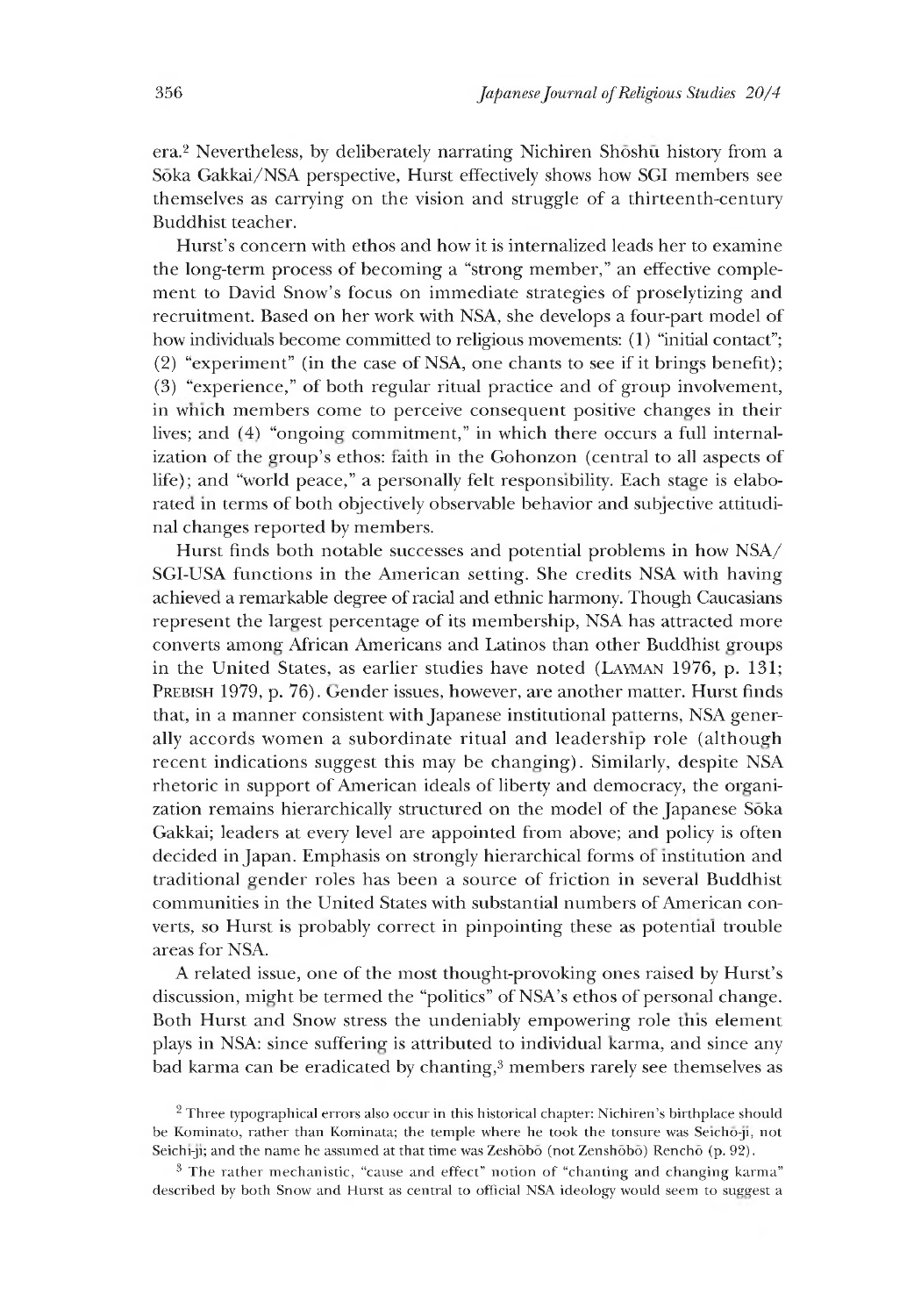victims but actively assume responsibility for bettering their lives. Hurst attributes NSA's racial harmony partially to this ethos; the conviction that one is in control of one's fate precludes racial or ethnic scapegoating as a way of blaming others for one's problems. However, as others have noted in studying Japanese New Religions, locating total responsibility within the individual tends to erase even the idea of a structural problem and thus undercuts any impetus to effect change through political action (HARDACRE 1986, p. 23). Hurst also indicates this when she observes that "the ultimate equality in each person's quest for enlightenment [vis-a-vis the Gohonzon] is so refreshing and exhilarating to most NSA members that they do not question some of the inequities built into NSA itself" (p. 155), or that "members who object to certain organizational features are told to chant to change them" (p. 206). The former statement may be true only generally; unofficial newsletters and open letters that circulated among members in some major cities during the late 1970s and early 80s, urging democratic, "Americanstyle" organizational reforms, suggest that at times some NSA members have been deeply concerned about such issues. Nonetheless, Hurst's discussion convincingly shows how an ethos that stresses inner transformation as the only authentic source of change can, paradoxically, empower individuals while reinforcing the status quo.

Hurst's research and writing were done in the 1970s and early 1980s, plus an update in 1991-1992. Her account thus covers three time frames in NSA's development: the period of intense activity and rapid growth that Snow describes, retrospectively termed Phase I (up until 1976); a more moderate period, termed Phase II, when study and personal development rather than mass conversion activities were stressed (1977-1981); and the present, SGI-USA phase. Part of the value of her work lies in the documenting of longterm organizational shifts. Hurst finds that the present SGI-USA has matured, becoming "routinized" in the Weberian sense. The former, frenetic pace of activities, described by Snow, has slowed; emphasis has shifted from aggressive proselytizing to encouraging members' personal development. Spiritual transformation has increasingly replaced material prosperity in members' eyes as an index to the efficacy of practice. As with the Soka Gakkai in Japan, the goal of mass conversion has been tempered to an emphasis on contributing to world peace by individual efforts.

Hurst is probably the first scholar to address the impact of the recent

difference in emphasis from Nichiren's thought. While karmic causality was certainly integral to Nichiren's worldview, and while he saw the persecutions he faced as opportunities to expiate past evil karma, the day-to-day emphasis of his teaching is on faith as karma-*transcending,* in that attaining Buddhahood depends, not on eradicating karma or accumulating merit, but solely upon faith in the *Lotus Sutra*. Nichiren may thus be seen as part of a medieval Japanese Buddhist attempt to soften or transcend the rigid mechanics of a strict view of karmic causality that many had come to experience as frightening and oppressive (LaFleur 1983 pp. 48-59). On the other hand, the thrust of some of the testimonials of long-time NSA members cited by Hurst sounds much the same as Nichiren's idea of faith as providing an inner point of reliance unaffected by karma or the fluctuations of circumstance.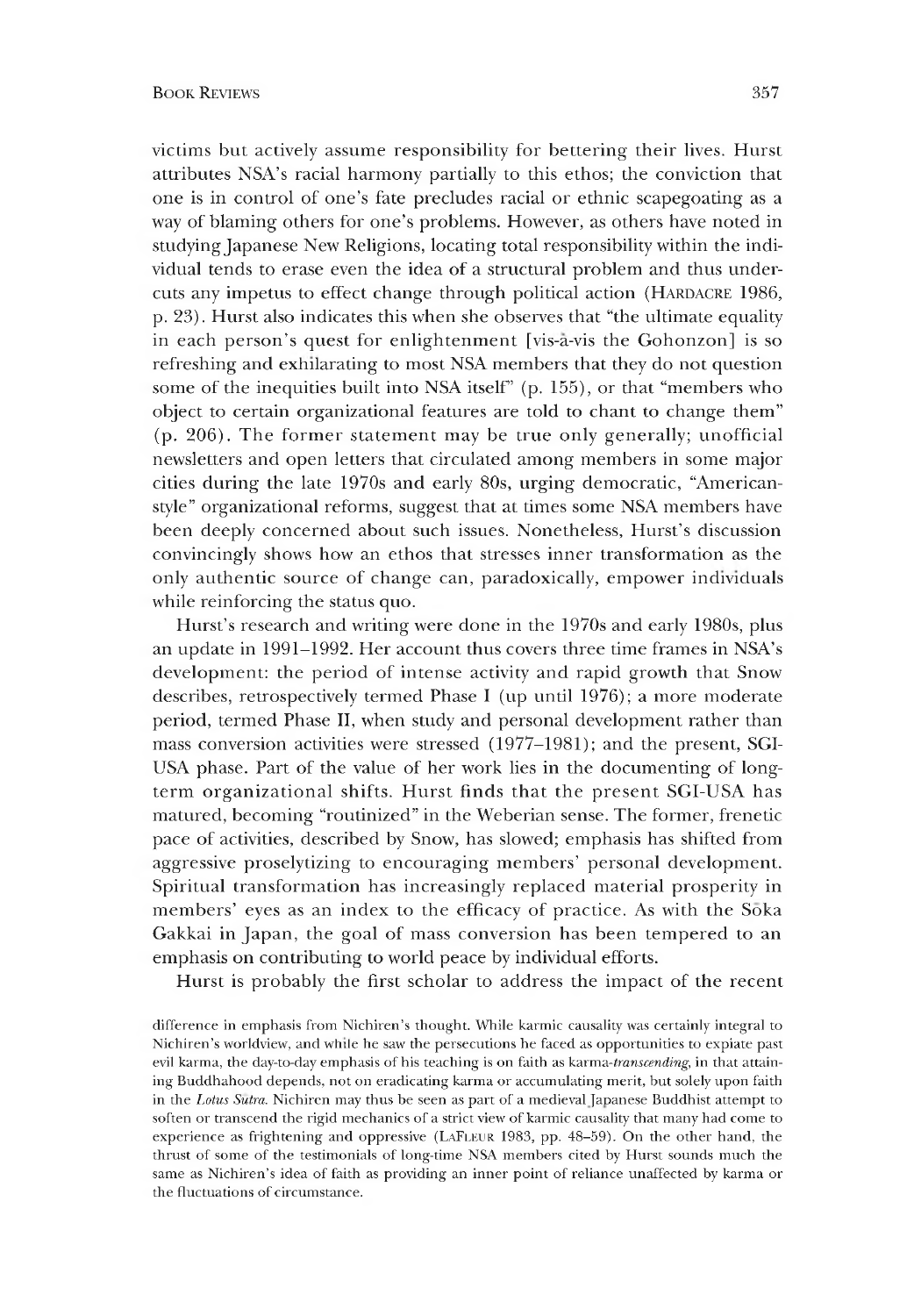Nichiren Shōshū/Sōka Gakkai schism-in essence a contest over religious authority—on SGI members outside Japan. She finds SGI-USA to be in many ways untouched by the split; given the rather small priestly presence in the United States, the controversy no doubt seems remote to many. However, Hurst notes that members' religious lives have been affected. They can no longer readily make the pilgrimage to their sacred site—Nichiren Shoshu's head temple, Taiseki-ji, in Shizuoka Prefecture. Moreover, according to Nichiren Shōshū doctrine, the authority to reproduce the Gohonzon and confer it upon new converts rests solely with the priesthood and derives from the one-to-one Dharma transmission of successive high priests going back to Nichiren himself. Since the schism, SGI converts have been unable to receive the Gohonzon.<sup>4</sup> The fact that the United States is home to six of the seven Nichiren Shoshu temples outside Japan (the other is in Brazil) has also led to the formation of an American Hokkeko (lay temple group). As in Japan, its numbers are proportionately small: Hurst estimates about 1,800 Hokkeko members to some 50,000 to 100,000 active members of SGI-USA. What impact the presence of this rival group may have on SGI-USA in the future remains to be seen.

In Hurst's estimation, the days of SGI-USA's major growth are over; future influence on American culture will have to come, she suggests, through the "cultural impact" of ideas rather than through mass conversion. Paradoxically, however, it is in the failure of SGI-USA and other new religions to become mass movements that Hurst finds their greatest value, in that they provide alternative models of decentralized community and personal empowerment in an age dominated by overwhelming impersonal forces. Here she sees the religious element as vital: "By appealing to an ultimate source of power, new religious movements can create a sphere of power that defies the compelling bureaucratization that seems beyond human control" (p. 302).

Both Snow and Hurst have approached NSA in the context of new religious movements in the United States. However, their work will also be valuable to readers with interests outside this framework, such as Japanese New Religions, fieldwork in a multi-cultural context, religious movements in transition, or American transformations of Buddhism. Both volumes contain useful English-language bibliographies and informative accounts of the authors' fieldwork experience. Hurst includes an appendix of NSA songs.

<sup>4</sup> However, on 7 September 1993 (after Hurst's book was published), Soka Gakkai announced that it will confer individual Gohonzon reproduced from a mandala inscribed in 1720 by Nichiren Shōshū's twenty-sixth high priest, Nichikan (SGI-USA 1993, p. 1). This Gohonzon was recently presented to Sōka Gakkai by one of about thirty priests who left Nichiren Shōshū in support of Sōka Gakkai. While Sōka Gakkai's decision to confer the Gohonzon on its own authority will insure new SGI converts a ritual focus for their personal practice, it also redefines the source of religious authority in a way that absolutizes Soka Gakkai and does not augur well for future reconciliation with the priesthood.